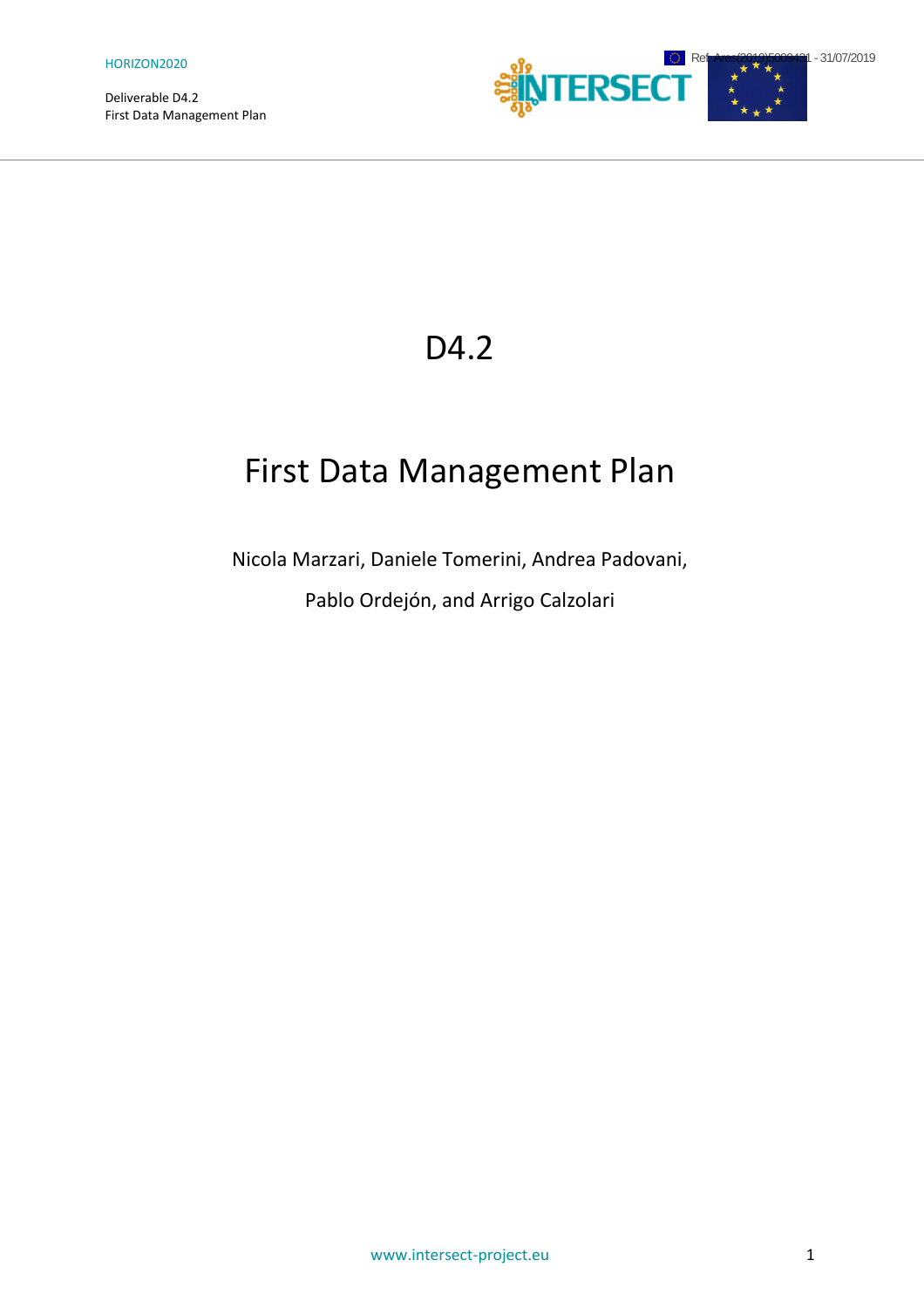

## Document information

| Project acronym:                                                  | <b>INTERSECT</b>                                         |  |
|-------------------------------------------------------------------|----------------------------------------------------------|--|
| Project full title:                                               | Interoperable Material-to-Device simulation box for      |  |
|                                                                   | disruptive electronics                                   |  |
| Research Action Project type:                                     | Accelerating the uptake of materials modelling software  |  |
|                                                                   | (IA)                                                     |  |
| EC Grant agreement no.:                                           | 814487                                                   |  |
| Project starting / end date:                                      | $1^{st}$ January 2019 (M1) / 31st January 2022 (M37)     |  |
| Website:                                                          | www.intersect-project.eu                                 |  |
| Final version:                                                    | 30/07/2019                                               |  |
| Deliverable No.:                                                  | D4.2                                                     |  |
| Responsible participant:                                          | CNR (participant number 1)                               |  |
| Contributing Consortium members: CNR, EPFL, ICN2, IMEC, FMC, AMAT |                                                          |  |
| Due date of deliverable:                                          | 31/07/2019                                               |  |
| Actual submission date:                                           | 31/07/2019                                               |  |
| Dissemination level:                                              | PU - Public                                              |  |
| Authors:                                                          | Nicola Marzari, Daniele Tomerini, Andrea Padovani,       |  |
|                                                                   | Pablo Ordejón, and Arrigo Calzolari                      |  |
| To be cited as:                                                   | N. Marzari, D. Tomerini, A. Padovani, P. Ordejón, and A. |  |
|                                                                   | Calzolari: First Data Management Plan. Deliverable D4.2  |  |
|                                                                   | of the H2020 project INTERSECT (final version as of      |  |
|                                                                   | 17/07/2019). EC grant agreement no: 814487, CNR,         |  |
|                                                                   | Modena, Italy                                            |  |

### Disclaimer:

This document's contents are not intended to replace consultation of any applicable legal sources or the necessary advice of a legal expert, where appropriate. All information in this document is provided "as is" and no guarantee or warranty is given that the information is fit for any particular purpose. The user, therefore, uses the information at its sole risk and liability. For the avoidance of all doubts, the European Commission has no liability in respect of this document, which is merely representing the authors' view.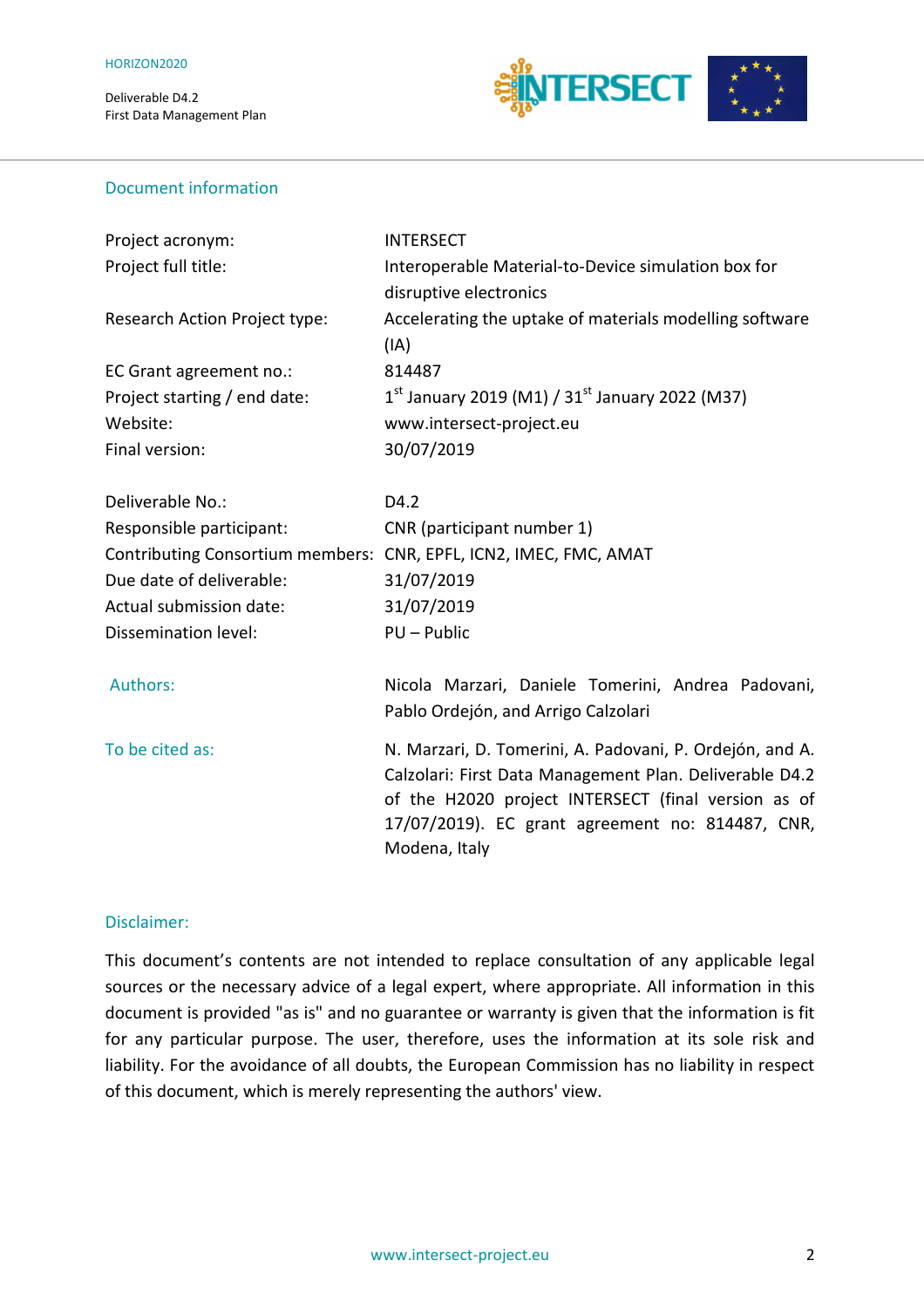Deliverable D4.2



## **D4.2 First Data Management Plan**

#### **Content**

| <b>1 Executive Summary</b>                                                                 | 4  |
|--------------------------------------------------------------------------------------------|----|
| 2 Introduction                                                                             |    |
| 2.1 About this document                                                                    | 4  |
| 3 Description of the data                                                                  |    |
| 3.1 Types of data                                                                          | 6  |
| 3.2 Format and scale of the data                                                           | 6  |
| 4 Data collection/generation                                                               |    |
| 4.1 Methodologies for data collection/generation                                           | 7  |
| 4.2 Data quality and standards                                                             | 7  |
| 5 Data management, documentation and curation                                              |    |
| 5.1 Managing, storing and curating data                                                    | 8  |
| 5.2 Metadata standards and data documentation                                              | 9  |
| 5.3 Data preservation strategy and standards                                               | 9  |
| 6 Data security and confidentiality                                                        |    |
| 6.1 Formal information/data security standards                                             | 10 |
| 6.2 Main risks to data security                                                            | 10 |
| 7 Data sharing and access                                                                  |    |
| 7.1 Suitability for sharing                                                                | 11 |
| 7.2 Discovery by potential users of the research data                                      | 11 |
| 7.3 Governance of access                                                                   | 11 |
| 8 Relevant institutional, departmental or study policies on data sharing and data security |    |
| <b>Acronyms</b>                                                                            |    |
| <b>References</b>                                                                          | 13 |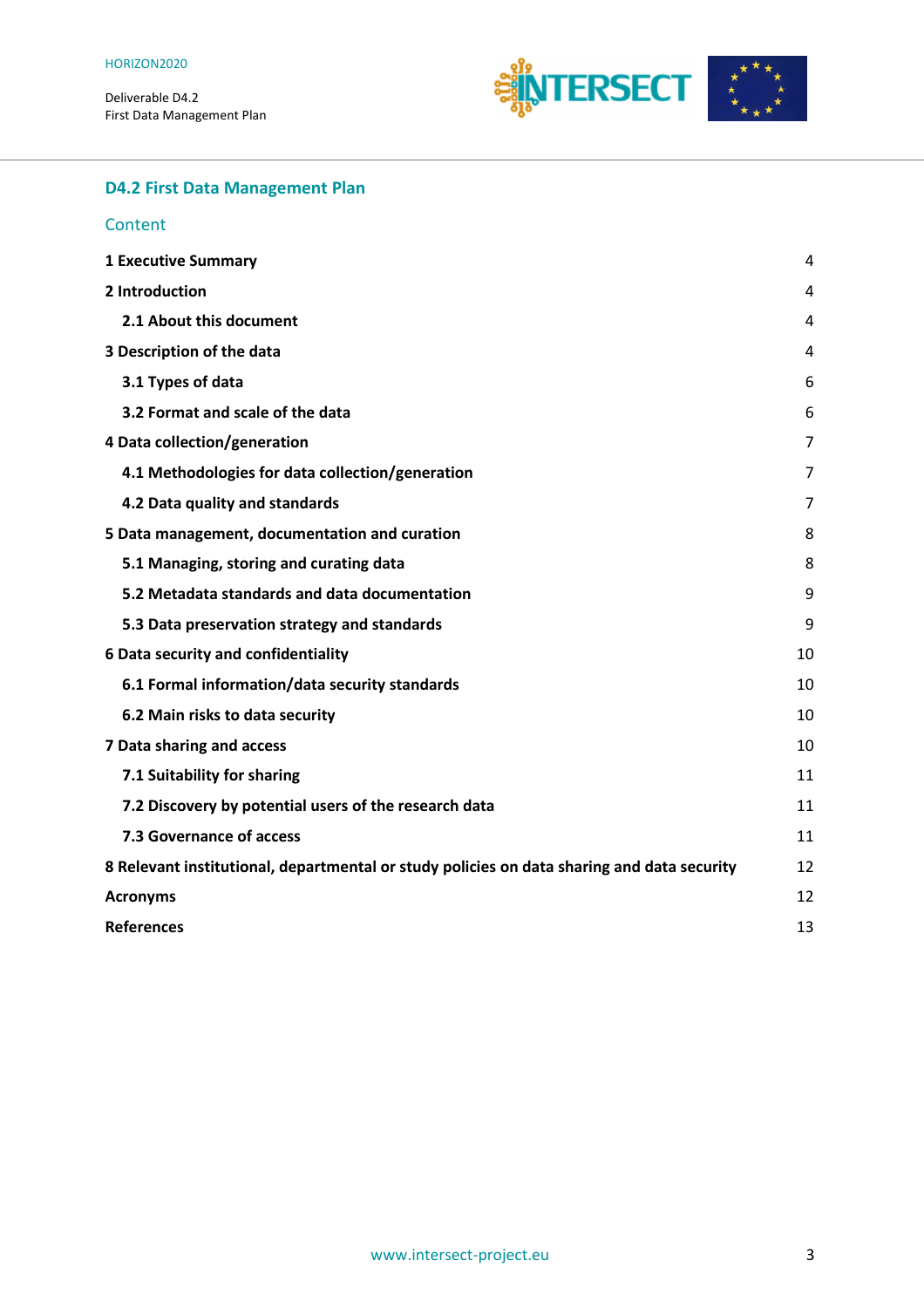

#### **1 Executive Summary**

INTERSECT aims at supporting the needs of all the stakeholders involved in the field of materials and device modeling, simulation and design by providing new instruments and services in the form of data, codes, expertise and interoperable solutions to efficiently address the crucial challenges of development of disruptive electronics, such as synaptic devices for neuromorphic computing. This document provides a description of the strategies and solutions adopted within the INTERSECT project to establish a high level materials' informatics framework to curate, preserve and share all the data produced by the **I**nteroperable **M**aterials-**T**o-**D**evice (**IM2D**) simulation box. The core technology behind this objective is the *simulation hub* which provides modelling service and stems from the  $interconnections$  of original engine codes, namely Quantum ESPRESSO (QE), SIESTA<sup>TM</sup> and Ginestra<sup>TM</sup>. QE and SIESTA<sup>TM</sup> are software tools for electronics and atomistic models, based on DFT, for quantum mechanical materials modelling. Ginestra<sup>TM</sup> is a commercial software for atomistic and continuum model, specifically oriented to advanced device simulation. IM2D conjugates the advantages of both material- and device-driven software solutions connecting the properties of materials at the atomistic level to the electrical performance of the devices. The code interconnection and management of data exchange and storage is controlled by the *interoperability hub* which is based on the AiiDA and SimPhoNy codes. AiiDA is a Python infrastructure designed to support different codes through a plugin interface that allows for an automated design and implementation of complex workflows and task tracking and able to store the full provenance of each object in a tailored database. SimPhoNy is a framework for the integration of a suite of tools. It includes the SimPhoNycommon which is a simulation platform providing seamless integration of disparate simulation, pre/post processing software tools, advanced workflow management and data curation.

### **2 Introduction**

### **2.1 About this document**

This document is deliverable D4.2 of the INTERSECT project [1] and briefly describes the types of data produced in the project, standards used for data and how the data is being curated, preserved and shared. This is a living document and will be updated continuously in the course of the project. The acronyms used are summarised in the glossary at the end.

### **3 Description of the data**

One goal of the INTERSECT project is setup and implementation of the IM2D modelling infrastructure, which results from the upscaling and the interoperable integration of existing codes for materials and device modelling: QE [2], SIESTA<sup>TM</sup> [3] and Ginestra<sup>TM</sup> [4]. The three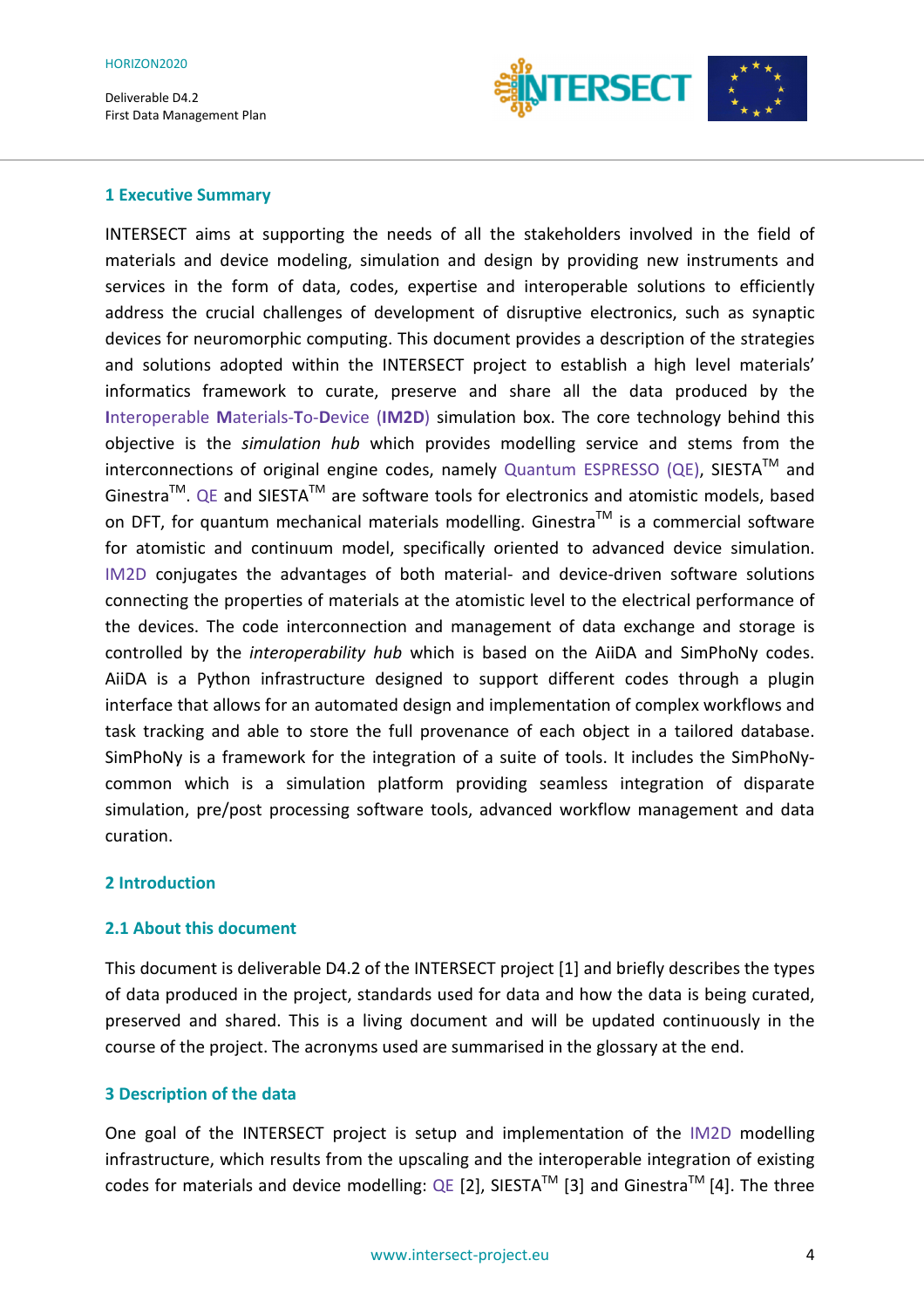#### HORIZON2020

Deliverable D4.2 First Data Management Plan



codes will be at the core of the *simulation hub* of IM2D, which is conceived as an integrated modeller for the simulation of complex materials (hereafter materials cycle) and electron devices (hereafter device cycle). QE and SIESTA<sup>TM</sup> are open-source computer codes for electronic-structure calculations and materials modeling, while Ginestra<sup>TM</sup> is a commercial, proprietary software designed to simulate the electrical response of a selected synaptic devices (e.g. FeFET, selectors, PCM, RRAM, etc). Materials and device cycles generate, respectively, materials and device data type. Interoperable connection among modelling engines is provided by AiiDA [5] and SimPhoNy [6] infrastructures.

The materials informatics framework AiiDA has been designed to support different codes, and plugins are already available or are being currently developed to support all codes involved in the INTERSECT project, irrespective of the cycle (materials vs device) that generated or read the data. AiiDA promotes advanced programming models through Python abstraction layers to disseminate advanced functionalities to arbitrary quantum engines (i.e. simulation codes). It provides a model of automatic data generation and storage, to guarantee provenance, preservation, reproducibility and reuse. This platform will be used to organise and coordinate materials and device simulations, searching for optimal properties and performance by acquiring a variety of heterogeneous microscopic data from the calculations. It should ideally allow for an automated design and implementation of complex workflows and task tracking, based on a scripting interface for job creation and submission. This will implement, for instance, the linked model workflows (namely materials-to-device and device-to-materials) within INTERSECT, where the electronic model is treated by QE and SIESTA<sup>TM</sup> codes, while the atomic and continuum ones by Ginestra<sup>TM</sup>. The results will feed a database of structures and properties that will in turn drive further simulations. The data thus generated may be used for instance for data-mining and machine-learning, or to build classical neural networks to further ramp up the time and length scales accessible to numerical modeling.

| <b>Code Name</b>           | <b>License</b> | <b>Main Developers</b>                          |
|----------------------------|----------------|-------------------------------------------------|
| Quantum ESPRESSO [2]       | <b>GNU-GPL</b> | CNR, EPFL, SISSA                                |
| $SIESTA^{TM}[3]$           | Siesta License | ICN2, BSC                                       |
| Ginestra <sup>TM</sup> [4] | Commercial     | Italia<br>Applied Materials<br>(formerly MDLab) |
| AiiDA $[5]$                | MIT            | EPFL, Robert Bosch                              |
| SimPhoNy [6]               | <b>GNU-GPL</b> | <b>FRA</b>                                      |

Table 1: The primary codes that will be used as part of IM2D infrastructure.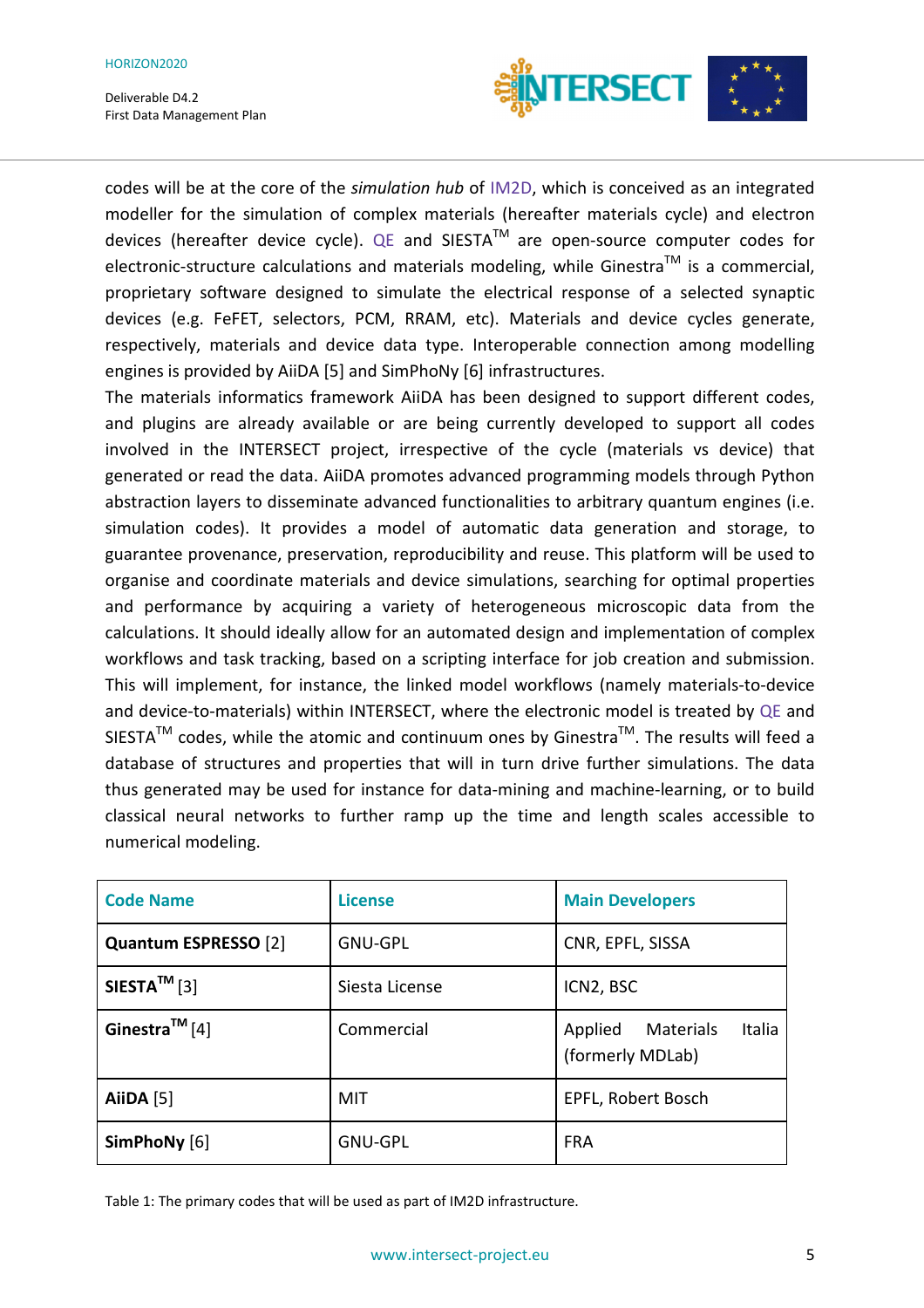

## **3.1 Types of data**

AiiDA provides automated solutions and various plugins for computer codes without a need for tuning code specific parameters. It stores the calculations, their inputs and their results (either parsed, extracted from Extensible Markup Language (XML) outputs for from text files with the appropriate dictionaries) in a database and its associated file repository. In the case of materials cycle, this data is generated from open-source electronic-structure material simulations codes that encompass key technologies such as pseudopotentials, and localised basis sets, (time dependent) density-functional theory, multiscale/multiphysics modelling with a focus on structural and electronic properties, and thermal/electrical transport of complex defective systems. We are also using the Crystallography Open Database (COD) [7] and Theoretical Crystallography Open Database (TCOD) [8] external open access databases of crystal structures for organic and inorganic compounds to obtain the input atomic coordinates of crystalline materials. In the case of device cycle, this data is generated from Ginestra™ code that encompasses technologies such as kinetic Monte Carlo for defects and ion diffusion/recombination at finite temperature as well as multiscale/multiphysics modelling (such asd drift-diffusion, Fowler-Nordheim (FNT) and direct tunnelling (DT), and the defect-assisted charge transport) for the description of carrier transport across the active layers.

### **3.2 Format and scale of the data**

AiiDA parses the input and output files mostly stored as text or XML and runs the calculations/codes on high performance computing platforms. The full provenance of each data object (inputs, outputs, calculations) is automatically stored in database in a format that enables the simulation results to be fully reproduced. The database has an associated repository with text and binary (machine-independent) files. We have used a uniform format to define the main raw and analysed data irrespective of the different plugins (e.g. QE or  $SIESTA^{TM}$ ). These formats contain data in dictionary format, exportable for instance to plain JavaScript Object Notation (JSON): for example, StructureData, ParameterData data types in AiiDA store metadata in python dictionaries within a database.

Currently we are using the PostgreSQL [9] open-source relational database to store our data. Currently we use applications like Jmol, Visual Molecular Dynamics (VMD), PyMOL, VESTA, XCrySDen and Blender to visualise 2D and 3D structures, and Matplotlib, Gnuplot and Mathematica for plotting the data. The SimPhoNy code provides also interoperable solutions for data visualization.

AiiDA provides a social ecosystem where the simulation results, materials and provenance data and scientific workflows can be shared. It provides plugins to import crystal structures from many common formats and directly from external databases such as the Inorganic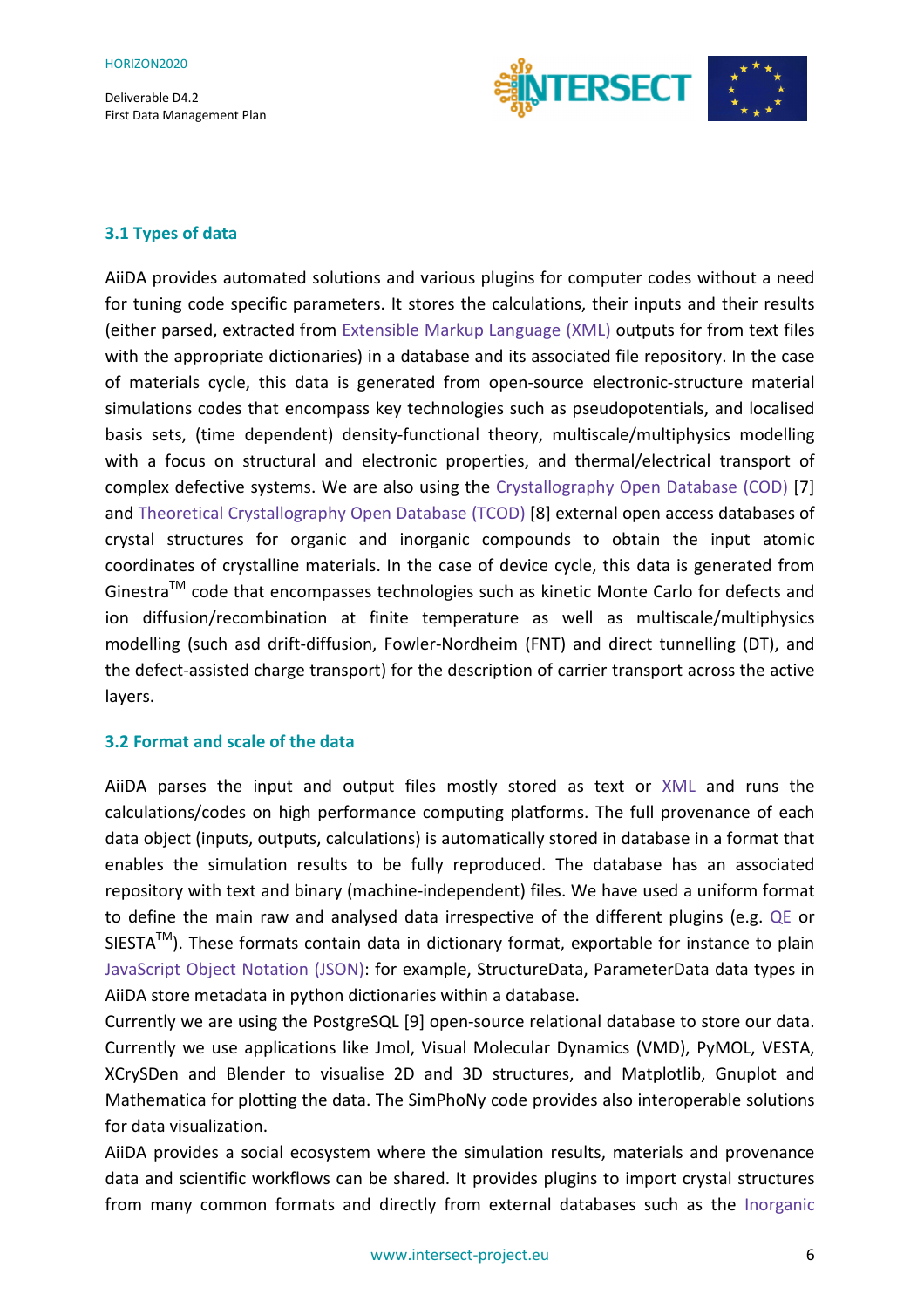

Crystal Structure Database (ICSD) [10] or the COD. It has also COD and TCOD exporters to export data to these external databases. This allows us to share data easily and also ensures their long-term preservation.

### **4 Data collection/generation**

### **4.1 Methodologies for data collection/generation**

Data for the project will be created and collected by using the AiiDA framework for the management of the simulations. AiiDA plugins and workflows are being written for different simulation codes in order to support the calculations with at least the codes used within this project, but also to support other codes available in the community (e.g. VASP, CP2K). By using AiiDA, the full provenance of all calculations is preserved from initial inputs to final outputs, as well as all steps along the way, in the form of a Directed Acyclic Graph (DAG). This allows any output data to be retrospectively checked for quality if there are questions about how it was generated. Workflows on the other hand provide a means of proactive quality assurance whereby a series of steps is designed and implemented by a domain expert and packaged as a workflow. A workflow can then be executed by experts and non-experts alike, with internal checks and heuristics that attempt to ensure the quality of data with respect to convergence and other relevant simulation parameters. Furthermore, by having a standard way of running particular calculations, it becomes much easier to compare and validate results.

Raw inputs and outputs from materials and device simulations codes will be stored directly so that they may be re-parsed or manually inspected if necessary. Otherwise data will be stored as standard, code-independent objects in the AiiDA framework (e.g. crystal structures, band structures, pseudopotentials, k-point paths, etc) allowing easy querying and manipulation of results from a variety of simulation software packages.

All naming of these input and output files are handled internally by AiiDA and files can be retrieved for particular calculations by either issuing a query to match specific search criteria or directly by using the Universally unique identifier (UUID) of a known simulation.

### **4.2 Data quality and standards**

As mentioned previously the combination of persistent provenance and workflows will be used in combination to maintain consistency and quality. Our provenance model also acts as a form of documentation storing all the steps that lead to any result in the database.

One aspect of the project involves the uptake of involved codes to a semantic interoperability level that does not restrict to the coupling and linking of models and the generation of a data pipeline between existing codes, but it requires the description of the information meaning in a formal and machine-readable and processable way (metadata and schema based on semantics, i.e., meaning). To this end INTERSECT adopted a shared ontology (including core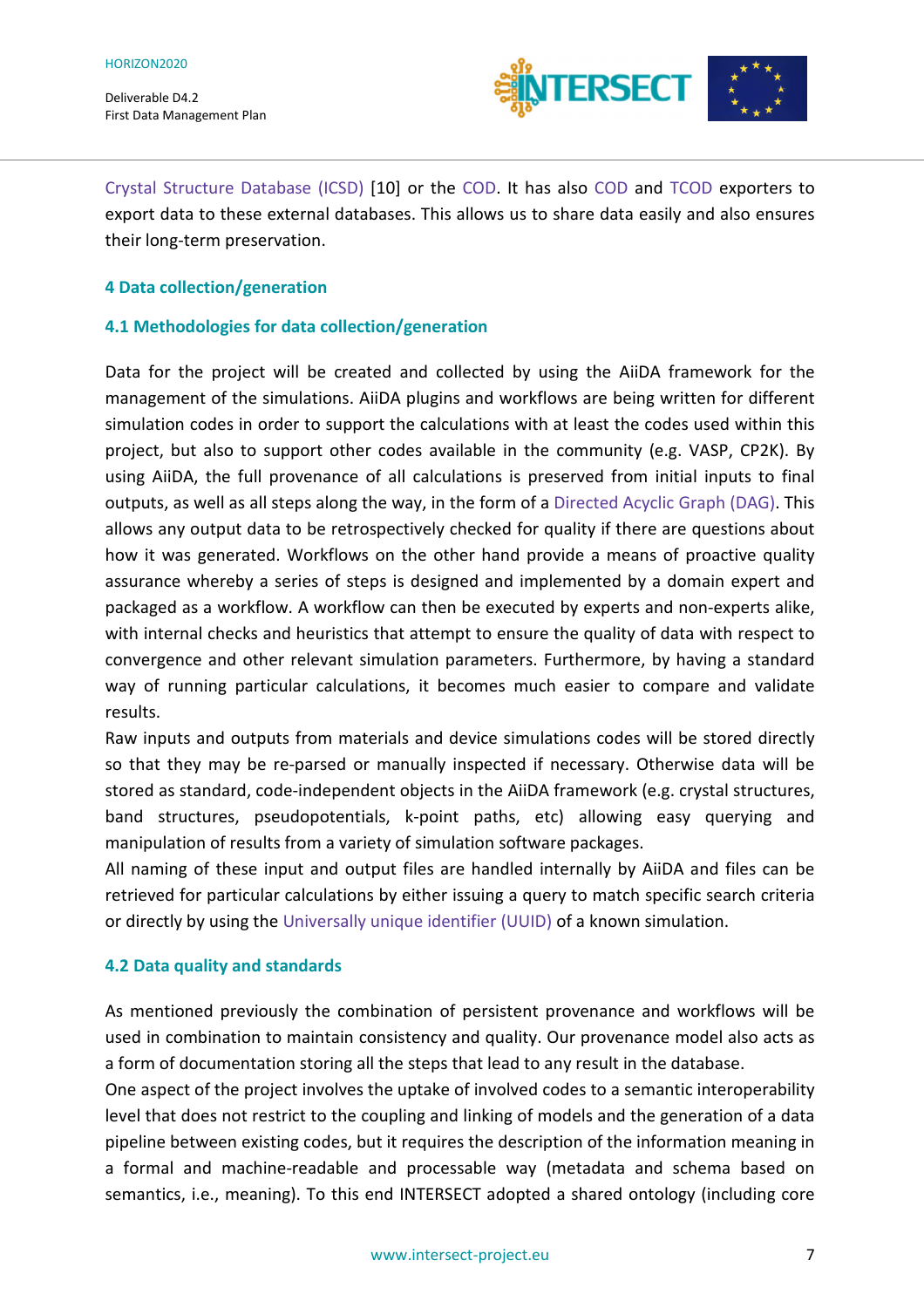

vocabularies and standards) to introduce a formal and explicit specification of shared concepts (e.g. material entities, models, materials relations) as well as to represent knowledge as a set of concepts related by hierarchical relations. The implementation is based on SimPhoNy-common that provides implementation of a proper ontology, compliant with the European Materials Modelling Ontology (EMMO), into a specific data structure, Common Universal Unified Data Structures (CUDS), and a common Application Programming Interface (API). In particular, SimPhoNy CUDS provide means to store all aspects of a workflow using a hierarchical data structure based on ontologies. In INTERSECT the CUDS are upscaled to support the entire workflow relevant to synaptic electronics, including device modelling. CUDS provide a simplistic API for data manipulation and management as well as a Hierarchical Data Format (HDF5) based data structure, namely h5CUDS. The CUDS API and h5CUDS provide IM2D with an EMMO based semantic layer both to the outside applications and internally for communicating between different components.

#### **5 Data management, documentation and curation**

#### **5.1 Managing, storing and curating data**

All data (calculations, their inputs and their outputs) generated by running both materials and device cycle simulations on local or remote servers is naturally stored on those computers. Moreover, relevant inputs and outputs are persisted in the AiiDA repository, composed both of a folder-like structure and of a database. For the latter, we use PostgreSQL, a powerful open source object-relational database. The format for storing data (depending on the specific type of data) is defined by the specific AiiDA data plugins, described in detail in the code documentation. The data format of common objects (e.g. crystal structures, band structures, density of states, etc.) is the same for all objects of the same type, even if generated by different computer codes (e.g. QE or SIESTA<sup>TM</sup>), to facilitate data exchange, queries, and the bridging of different simulation tools. Moreover, each data format is accompanied by data import and export functions from/to standard formats (for instance Crystallographic Information File (CIF) files for crystal structures). Further export functions can be added transparently. Every data object is a node in the DAG where links between nodes keeps track of the data provenance (who generated the data, with which parameters, etc.), allowing for easy regeneration of the same data with the same inputs. Moreover, beside common metadata (user/owner, creation and last modification date, etc.) any further metadata can be attached to any node of the database (data and calculations). Also, AiiDA provides data sharing capabilities, both to share portions of the calculations database with selected groups of users and collaborators, and (user discretional) to export the data to public repositories.

Currently the full materials database and part of the file repository (small files) are stored on a server at École Polytechnique Fédérale de Lausanne, Switzerland (EPFL) while the remaining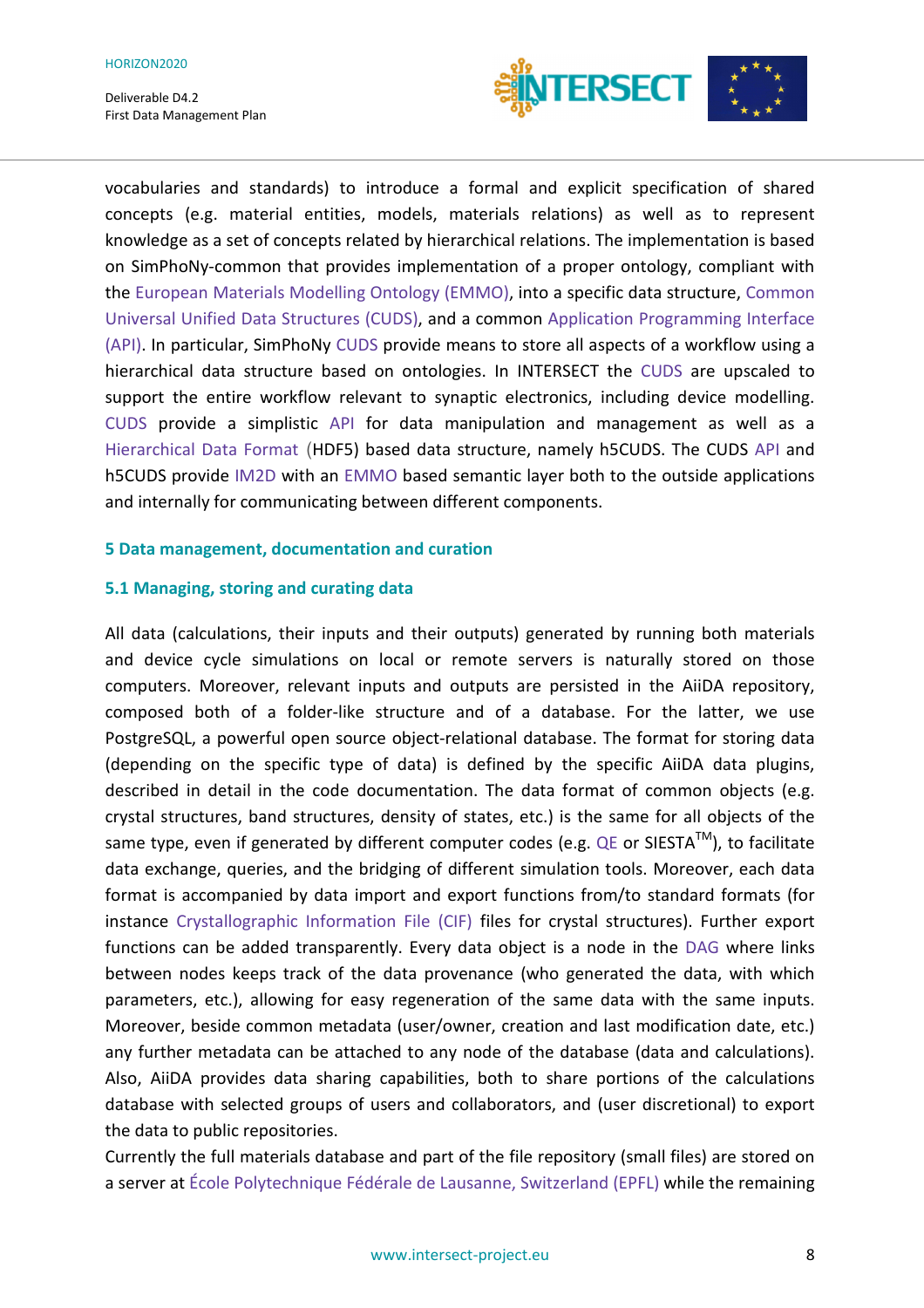

part of the file repository is stored on a Centro Svizzero di Calcolo Scientifico - Swiss National Supercomputing Centre, Switzerland (CSCS) server. The policy defining what a large file is depends on the application and is defined within the AiiDA workflows used to generate the data. On the EPFL server, there are backup scripts running every day performing a full backup of database and an incremental backup of the file repository. The data stored at CSCS server is also backed up daily.

Device data, will be stored in the Ginestra™ workspace using the hierarchical data format HDF5. Saved data can be retrieved anytime through the GUI and exported in proprietary file formats that can be imported in other Ginestra™ installations. This enables an easy exchange of the results between the project partners using Ginestra™. Ginestra™ material database is stored using XML format and can also be exported in a proprietary file format.

### **5.2 Metadata standards and data documentation**

There are several key pieces of simulation software that will be used for this project as described in Table 1. Typically a simulation is run by supplying one or more input files that, along with the primary data of interest (be it a configuration of atoms in space, the electronic structure, a material property, electrical test specifications, etc.) will produce auxiliary data (metadata), which can vary greatly from software to software. To interface software with AiiDA, a plugin is written that converts AiiDA nodes (used as input) to the actual input files required by the code (e.g. QE, SIESTA<sup>TM</sup>, Ginestra<sup>TM</sup>), and parses outputs allowing these to be stored in the database in a standard way, such that it can later be queried using the AiiDA API.

The AiiDA, SimPhoNy and the single engine codes themselves can be considered to be data in this context. For example, AiiDA is fully documented both in the form of descriptions of functions that make up the API and as guides describing steps such as the installation procedure, configuring users, setting up codes, etc. The documentation is shipped with the code and can also be found online at http://aiida-core.readthedocs.org/en/latest/. Further documentation can be found on the web pages of single codes [2-6].

### **5.3 Data preservation strategy and standards**

As part of the MARVEL National Centre of Competence in Research (NCCR) project [11], funded by the Swiss National Science Foundation (SNSF), a large storage allocation is being purchased at CSCS which will be used to store and retain large files until at least 2022. Later, data will be handled until 2026. In the meantime, we expect to obtain other funding opportunities for further future preservation of the data. This applies also to all the data on the **materialscloud.org** platform that is being developed at EPFL, where consortium members will be free to share data publicly and privately (with selected collaborators) under the condition that data are made publicly available within approximately a year from depositing.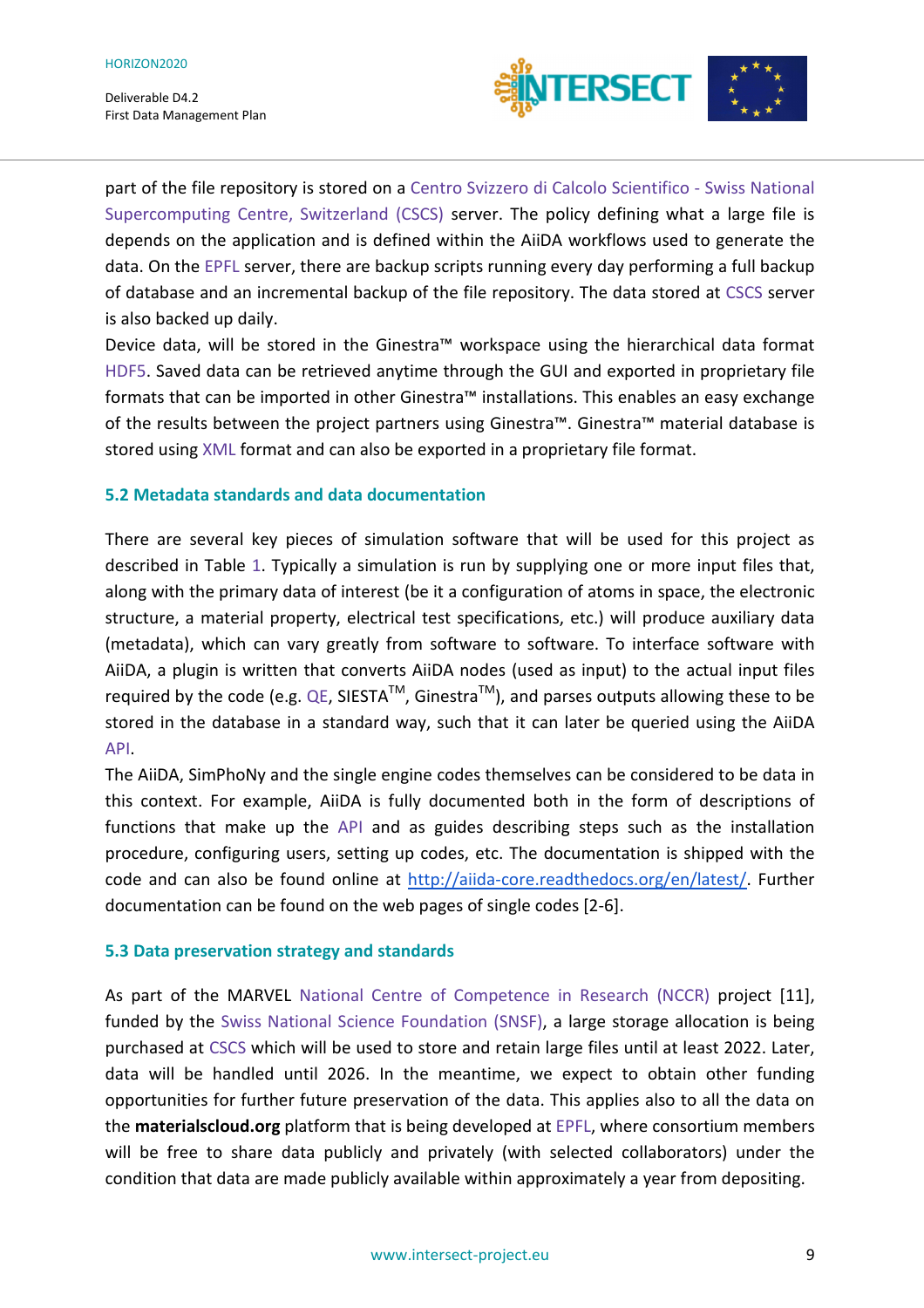

The data retained, being generated with AiiDA, will include full provenance of all simulations carried out. Some large output files may not be preserved if they are judged to be easy to reproduce and unlikely to be needed after the simulation has completed. This policy is codedependent and sensible defaults are defined within each AiiDA plugin, but can be easily changed by the user or group who runs the simulations and generates the data.

### **6 Data security and confidentiality**

#### **6.1 Formal information/data security standards**

AiiDA adopts a distributed approach whereby an AiiDA instance (the code plus the associated database) can be hosted on an individual's machine, a group server or a national or international server. Instances within a group should be managed and secured by the group itself or an appointed administrator. We provide a means of sharing results either with collaborators or the public at large via the **materialscloud.org** website, able to run a full AiiDA instance. In this case, EPFL and CSCS (for the AiiDA repository and the large files, respectively) will be responsible for maintaining data security.

Data transport and access will be carried out over secure communication channels, i.e. Secure Shell (SSH), and access to the database will be restricted to authorised users only.

The AiiDA database does not store users' private SSH keys and therefore any possible compromise of the database does not lead to a security breach that extends beyond the data stored in the database itself.

#### **6.2 Main risks to data security**

Access to data and the execution of simulations usually is initiated by opening an SSH connection. This protocol itself is considered to be highly secure and is widely used.

Also, SSH keys are used to connect rather than the password. Moreover, these keys are not stored in the AiiDA database; instead, AiiDA uses the keys of the Linux user under which the AiiDA daemon is running, therefore there is no additional security risk with respect to standard SSH connections. In any case, should a private key be obtained by an individual other than the authorised user there are system logs that keep track of all access, and the specific SSH key can be disabled to stop unauthorized activity.

In addition, AiiDA keeps an extensive log of the activities carried out which can be examined retrospectively if necessary.

#### **7 Data sharing and access**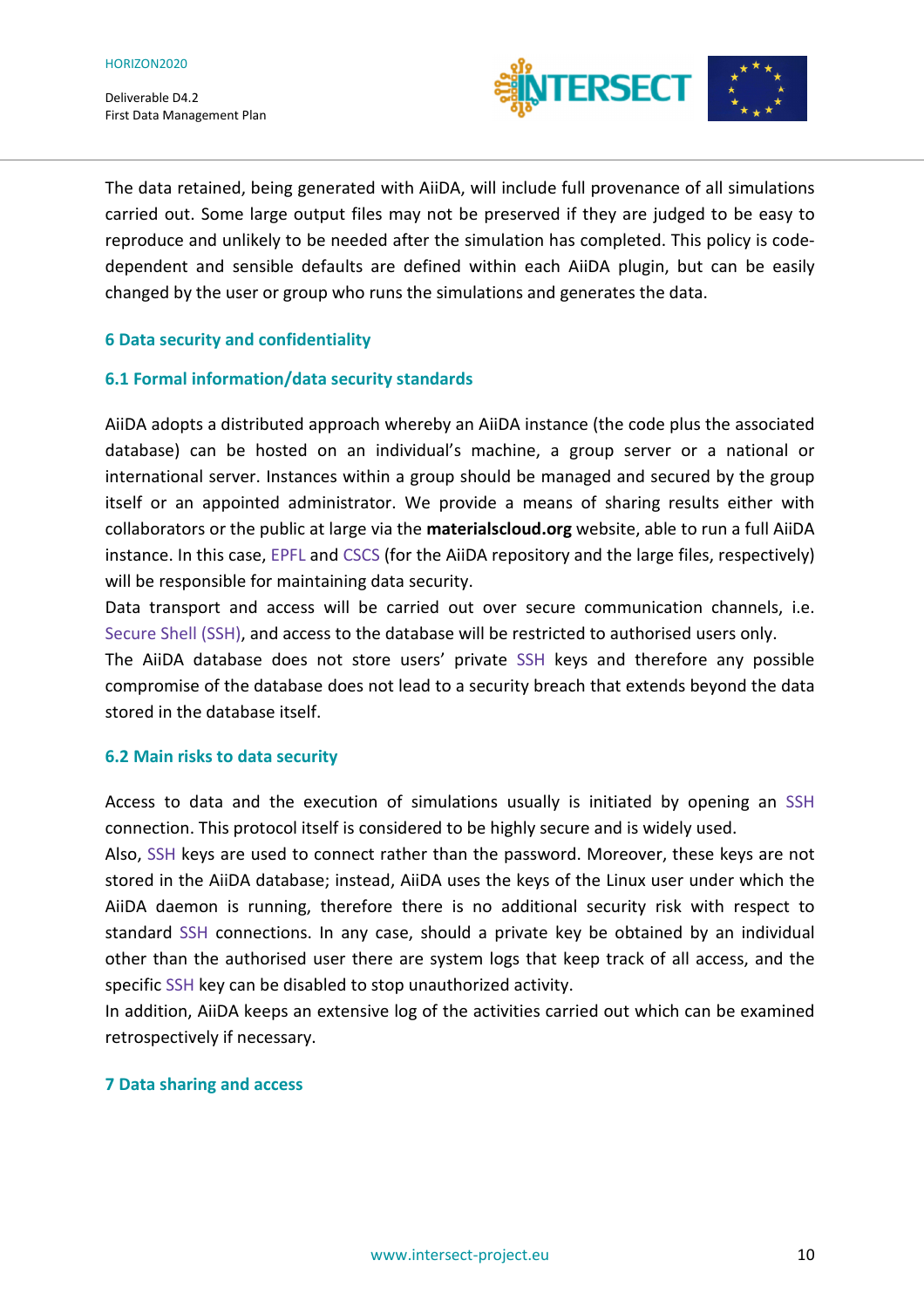

## **7.1 Suitability for sharing**

The data generated in this project are highly suitable for sharing. Given that a simulation may take many hundreds (if not thousands) of Central Processing Unit (CPU) hours it is beneficial to the community to be able to access these without having to recompute them.

In addition to raw data there will be a curated section of **materialscloud.org** that will contain results condensed from many simulations in a form that gives an overview of particular properties or areas of interest.

## **7.2 Discovery by potential users of the research data**

Data will be discoverable by way of the following means:

- The **materialscloud.org** website which will host a public facing frontend enabling access to publicly shared results.

- A private section of the website will allow dissemination with selected (authorised) collaborators.

- Publications will contain references to the database (including UUIDs) indicating where the data used for that studies are located and can be found.

- Publications that use results from the AiiDA repository will be encouraged to cite the paper describing the software infrastructure.

### **7.3 Governance of access**

The ultimate decision about sharing the data will lie with the PI and the authors of the data, however in general it is expected that the research data produced within this project will be made *findable, accessible, interoperable and reusable* (FAIR). This, however, does not imply any obligation by project partners or other external users to share their own data or make them public beyond this project.

We are in the process of preparing a data sharing policy for the data added to the **materialscloud.org** web portal, that will require users to make their data available under a Creative Commons license after a fixed term, which is likely to be one year.

Notably, this holds only if the users willingly upload their AiiDA databases to the Materials Cloud - it is expected that for industrial users and consultants these would remain within the company firewalls. Data documentation is independent from user's distribution policies: both open and confidential data will be produced, traced and curated with the same standards. Furthermore, INTERSECT shall use an internal registry of all data exchanged between partners or produced, especially on confidential data and either open or proprietary data with potential for exploitation.

The core of the AiiDA APIs ("aiida core") is released under an open-source MIT license and is available to download for free (Tab. 1). SimPhoNy, QE and SIESTA<sup>TM</sup> codes are open source,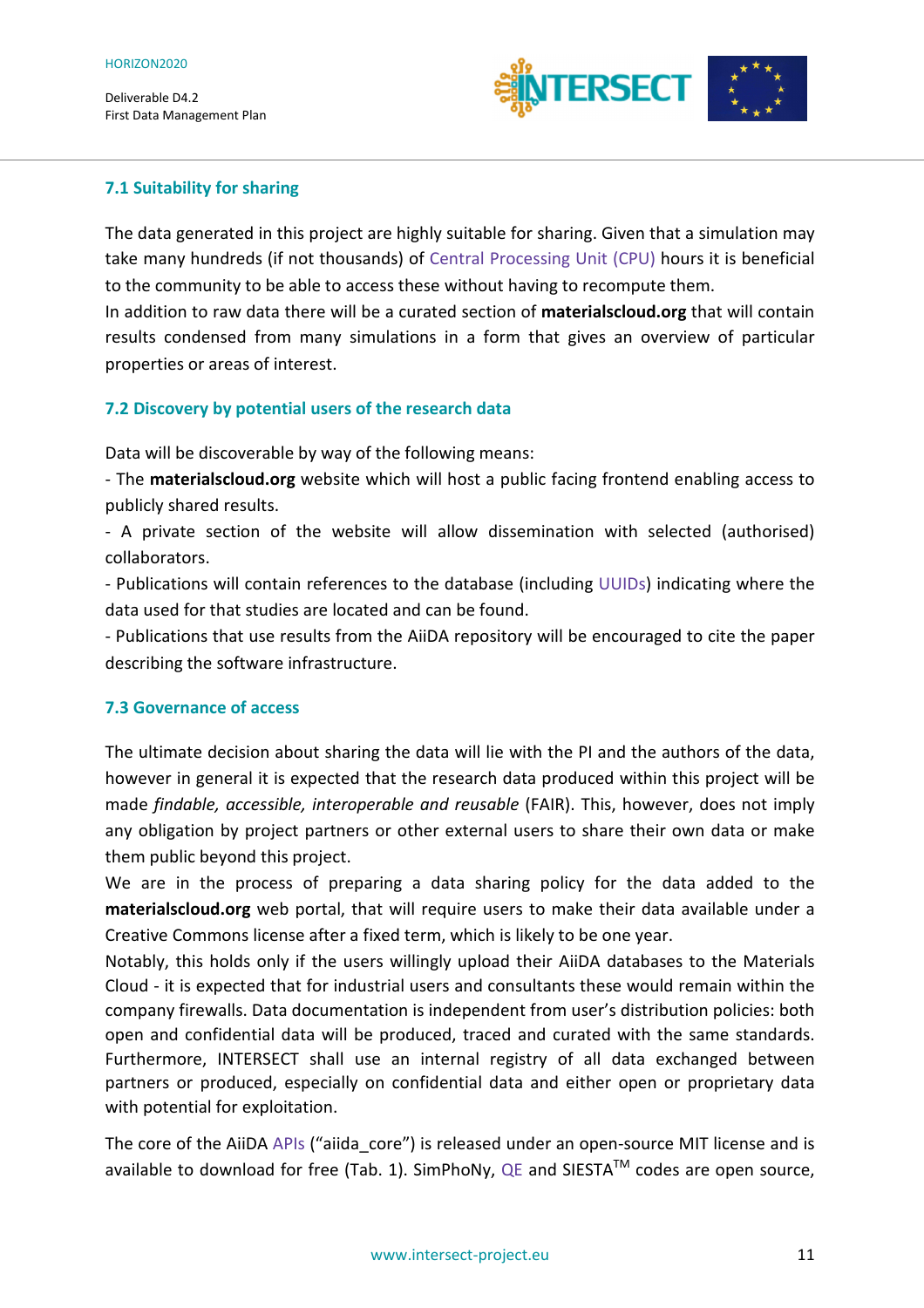

distributed with GNU-GPL or SIESTA-licence. Ginestra™ is a proprietary code distributed under commercial licence.

### **8 Relevant institutional, departmental or study policies on data sharing and data security**

Data will be generated by different institutions, and the data policies of the respective institutions will apply. For data shared on **materialscloud.org**, the policies of EPFL and CSCS will apply (as the data are expected to be stored at these two institutions). In particular, EPFL provides a combined document *"Directive concerning research integrity and good scientific practice at EPFL (LEX 3.3.2)"*[12] for all data policies. The data handling from CSCS is described on their website [13].

#### **Acronyms**

API Application Programming Interface. 9, 11 CIF Crystallographic Information File. 9 COD Crystallography Open Database. 6, 7 CPU Central Processing Unit. 10 CSCS Centro Svizzero di Calcolo Scientifico - Swiss National Supercomputing Centre, Switzerland. 8–11 CUDS Common Universal Unified Data Structures. 9 DAG Directed Acyclic Graph. 7, 8 EPFL École Polytechnique Fédérale de Lausanne, Switzerland. 8–11 EMMO European Materials Modelling Ontology. 8, 9 HDF5 Hierarchical Data Format. 9, 10 ICSD Inorganic Crystal Structure Database. 7 IM2D Interoperable Materials-To-Device. 4, 5, 9 JSON JavaScript Object Notation. 7 NCCR National Centre of Competence in Research. 9 QE Quantum ESPRESSO. 4, 5, 7, 9, 10 SNSF Swiss National Science Foundation. 9 SSH Secure Shell. 10 TCOD Theoretical Crystallography Open Database. 6–8 UUID Universally unique identifier. 7, 11 WP Work Package. 4 XML Extensible Markup Language. 6, 7, 10